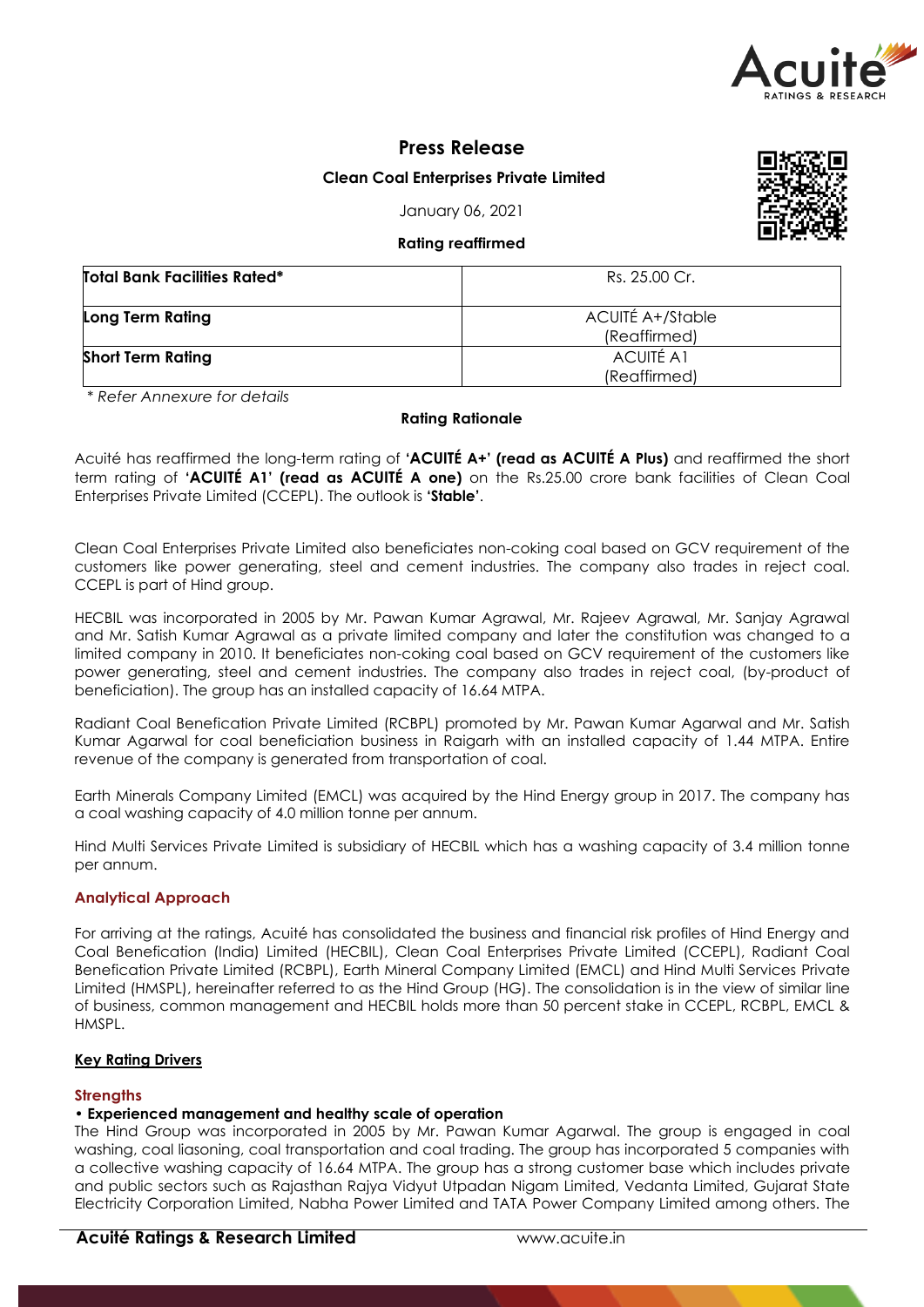

group has a healthy scale of operation as revenue stood at Rs 652.81 crores in FY20 (Provisional) as against Rs 618.59 crores in FY19. This improvement is driven by rise in income from coal trading segment. Acuité believes scale of operation is expected to improve in medium term as the group has annual contracts of around Rs 523 crores issued by various power generating companies pertaining to washing and transportation of coal.

### **Healthy profitability margin**

The profitability of the group stood healthy as EBITDA margin stood at 24.31 percent in FY20 (Provisional) as against 17.01 percent in FY19. This improvement is driven by decline in raw material cost. RoCE of the group stood at 27.53 percent in FY20(Provisional) as compared to 19.47 percent in FY19. Acuité believes the profitability will continue to remain healthy in medium term backed by high margins in the coal washing segment.

#### **Strong financial risk profile**

The financial risk profile is marked by its strong net worth, low gearing ratio and healthy debt protection metrics. The net worth of the group stood at Rs. 409.42 Cr. as on 31st March'2020(Provisional) as compared to Rs 321.55 Cr. in the previous year due to retention of profit. The gearing ratio of the company stood at 0.26 times in FY20(Provisional) as against 0.46 times in FY19 due to decline in debt level because of low utilization of fund based limits during the year end. The total debt of Rs.105.01 Cr in FY2020 (Provisional) consists of shortterm loan of Rs. 53.57 Cr, long-term debt of Rs. 50.5 Cr and unsecured loan from promoters of Rs. 0.74 Cr. TOL/TNW stood comfortable at 0.43 times in FY20(Provisional). Interest coverage and DSCR stood at 13.02 times and 5.09 times in FY20 as against 9.46 times and 3.91 times in FY19 respectively. The improvement in coverage ratios is driven by improvement in the profitability margin. NCA/TD stood at 1.09 times in FY20(Provisional) as against 0.53 times in FY19. Acuité believes the financial risk profile will continue to remain strong over the medium term due to absence of any large debt funded capex plan and low reliance on external debt.

### **High Entry Barrier**

The coal beneficiation business in India is highly regulated and falls under the purview of Ministry of Coal, Government of India as well as Ministry of Environment, Forest and Climate Change, Government of India. Such high level of regulation from multiple government authorities creates entry barriers for new players. New entrant will face tough competition from existing players who have high market presence and geographic reach, established track record, lower capital costs.

#### **Weaknesses**

#### **End user sector challenges**

Coal washed, transported and traded by Hind group find their end use by companies involved in power generation, cement manufacturing and steel and metal plants. The consumers that Hind group caters to are also under high regulation from the government. Increasing cost of supply as against environmentally friendly and economically attractive options of solar and wind power has led to significant reduction in energy consumption from power plants, putting the power plants under financial distress. Loss of supply linkages between the cement industry and coal availability has been a developing challenge in India over lack of infrastructure. Further, capital intensive steel and metal plants have been under low potential utilization and have been experiencing reduced productivity amidst global competition and slowdown in domestic economic conditions. Any policy changes affecting the highly regulated coal industry or its end users will impact the financial risk profile of Hind group. The ability of Hind group to grow in such conditions and maintain its profitability will be key monitorable in the future.

#### **Rating Sensitivity**

- Sustenance in revenue growth and profitability
- Environmental regulations

#### **Material Covenant**

None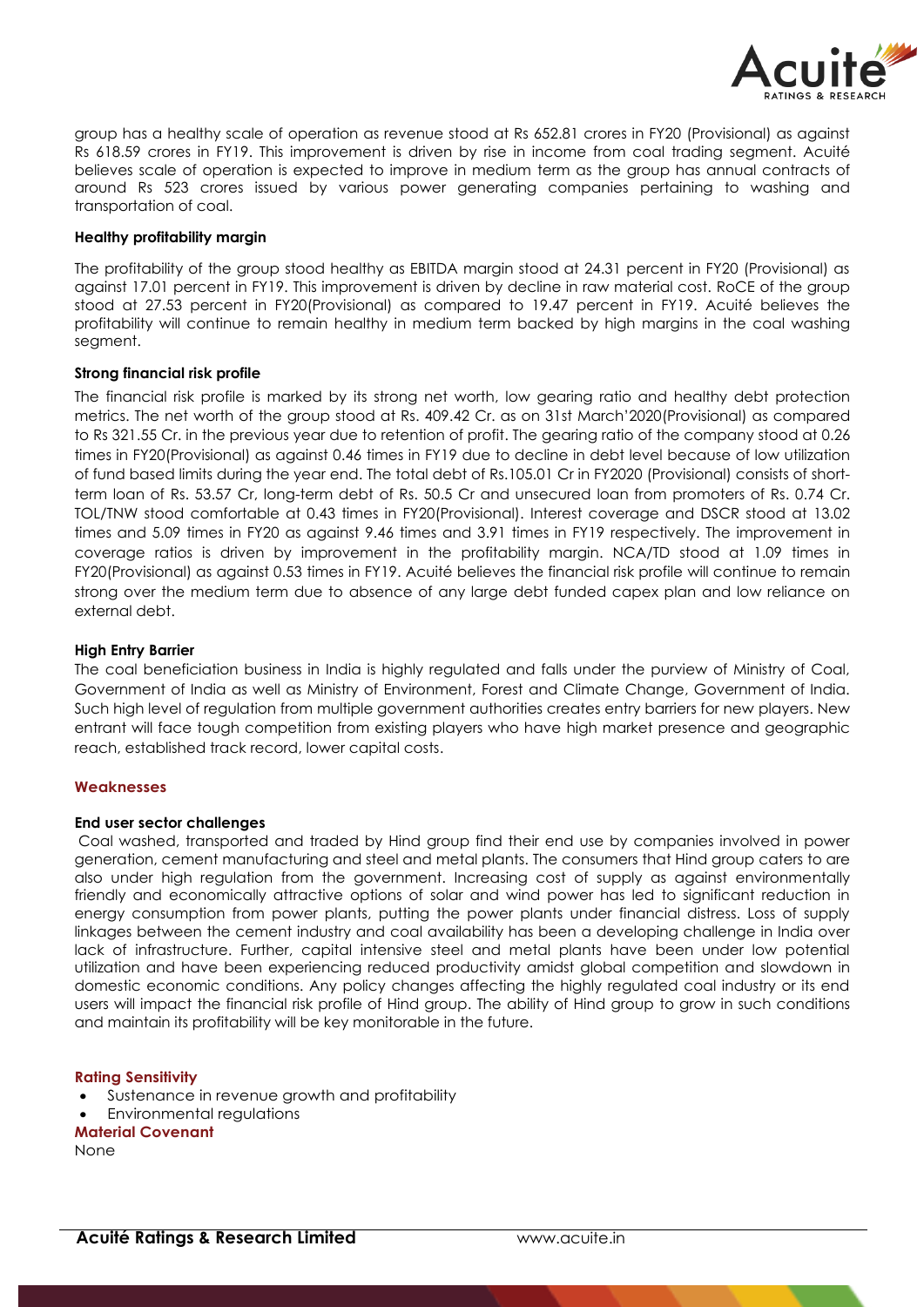

#### **Liquidity Profile: Superior**

The group has a superior liquidity profile marked by sufficient cash accruals to meet their term debt obligations. Net cash accrual of the company stood at Rs 114.07 crore in FY20(Provisional) as against current maturity of Rs 14.89 crore. Going forward, the net cash accruals are expected to be in the range of Rs 90- 120 Cr as against current maturity of around Rs. 10 Cr from FY21-FY23. The working capital utilization stood at around 52 percent during 12 months ended October 2020. The cash & bank balance stood at Rs 4.86 crore as on 31 March 2020(Provisional). The current ratio of the company stood comfortable at 1.50 times in FY20. In addition, the group has modest working capital requirement as GCA days stood at 137 days in FY20(Provisional) as against 143 days in FY19. Acuité believes the liquidity position of the group will remain superior backed by steady cash flow and accrual over the medium term.

#### **Outlook: Stable**

Acuité believes that Hind Group will maintain a 'Stable' outlook over the medium term on account of its of its healthy financial risk profile and strong customer profile. The outlook may be revised to 'Positive' in case of significant improvement in scale of operation along with maintenance of strong financial risk profile. Conversely, the outlook may be revised to 'Negative' in case of deterioration in the liquidity profile due to stretched receivables.

# **About the Rated Entity - Key Financials**

**Consolidated**

|                                      | Unit    | FY20 (Provisional) | FY19 (Actual) |
|--------------------------------------|---------|--------------------|---------------|
| Operating Income                     | Rs. Cr. | 652.81             | 618.59        |
| PAT                                  | Rs. Cr. | 87.79              | 54.89         |
| <b>PAT Margin</b>                    | (%)     | 13.45              | 8.87          |
| <b>Total Debt/Tangible Net Worth</b> | Times   | 0.26               | 0.46          |
| <b>PBDIT/Interest</b>                | Times   | 13.02              | 9.46          |

#### **Standalone**

|                               | Unit    | FY20 (Provisional) | FY19 (Actual) |
|-------------------------------|---------|--------------------|---------------|
| Operating Income              | Rs. Cr. | 96.03              | 123.07        |
| PAT                           | Rs. Cr. | 4.76               | 9.98          |
| PAT Margin                    | (%)     | 4.95               | 8.11          |
| Total Debt/Tangible Net Worth | Times   | 0.46               | 0.35          |
| <b>PBDIT/Interest</b>         | Times   | ' 1.96             | 10.96         |

#### **Status of non-cooperation with previous CRA:**

Not Applicable

#### **Any other information**

Not Applicable

#### **Applicable Criteria**

Default Recognition -https://www.acuite.in/view-rating-criteria-52.htm Manufacturing Entities - https://www.acuite.in/view-rating-criteria-59.htm Financial Ratios And Adjustments - https://www.acuite.in/view-rating-criteria-53.htm Consolidated - https://www.acuite.in/view-rating-criteria-60.htm

#### **Note on complexity levels of the rated instrument**

https://www.acuite.in/view-rating-criteria-55.htm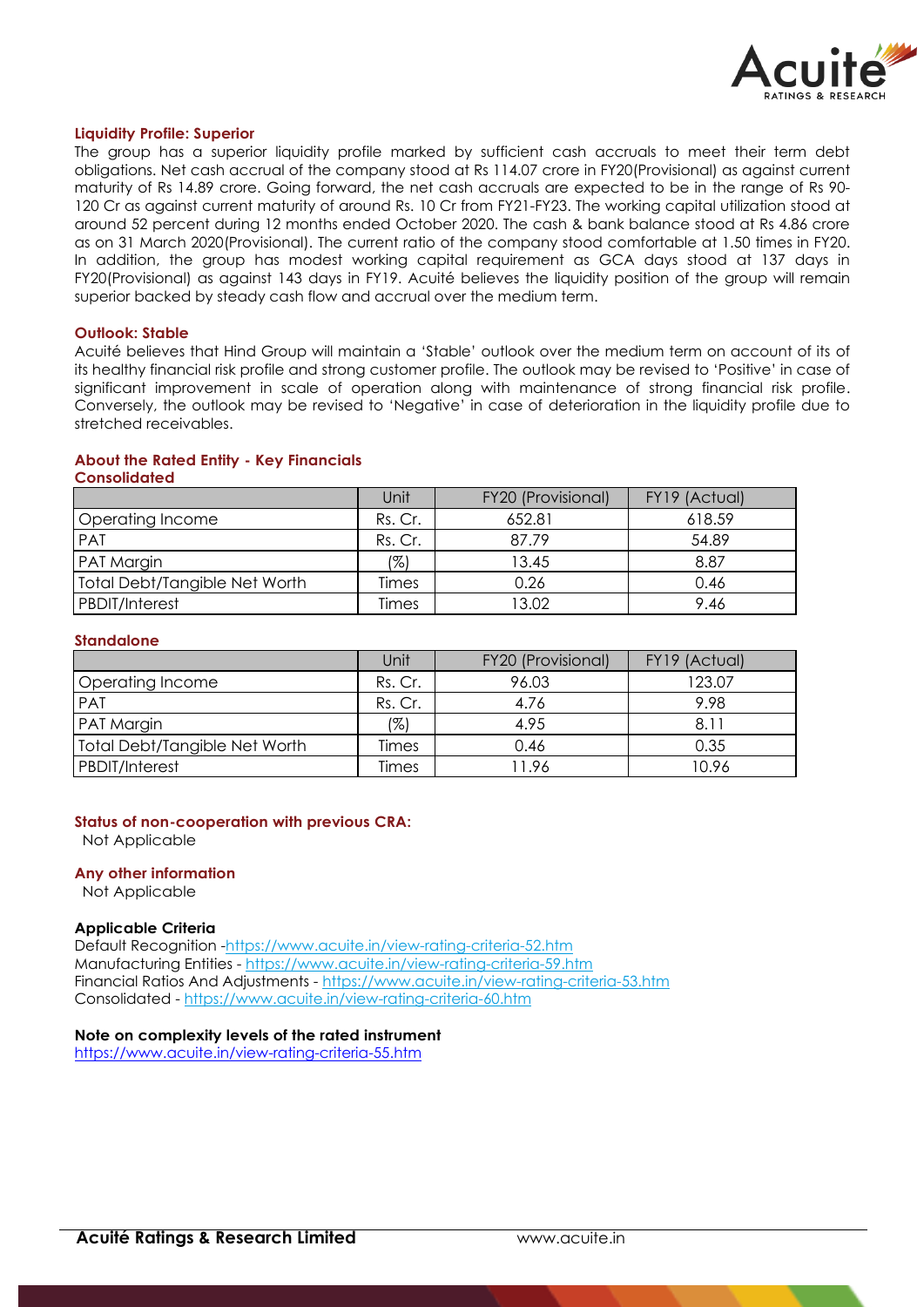

# **Rating History (Upto last three years)**

| <b>Date</b>      | Name of Instrument / Term<br><b>Facilities</b> |            | Amount (Rs.<br>$Cr.$ ) | <b>Ratings/Outlook</b>                 |
|------------------|------------------------------------------------|------------|------------------------|----------------------------------------|
| 16 December 2020 | Cash Credit                                    | Long Term  | 15.00                  | <b>ACUITÉ A+/Stable</b><br>(Upgraded)  |
|                  | Letter of Credit                               | Short Term | 5.00                   | <b>ACUITÉ A1</b><br>(Reaffirmed)       |
|                  | Proposed Fund based<br>Facility                | Long Term  | 5.00                   | <b>ACUITÉ A+/Stable</b><br>(Upgraded)  |
|                  | Cash Credit                                    | Long Term  | 15.00                  | <b>ACUITÉ A/Stable</b><br>(Reaffirmed) |
| 31 May 2019      | Letter of Credit                               | Short Term | 5.00                   | <b>ACUITÉ A1</b><br>(Reaffirmed)       |
|                  | Proposed Fund based<br>Facility                | Long Term  | 5.00                   | <b>ACUITÉ A/Stable</b><br>(Reaffirmed) |
| 14-March-2018    | Cash Credit                                    | Long Term  | 15.00                  | <b>ACUITÉ A/Stable</b><br>(Assigned)   |
|                  | Letter of Credit                               | Short Term | 5.00                   | <b>ACUITÉ A1</b><br>(Assigned)         |
|                  | Proposed Fund based<br>Facility                | Long Term  | 5.00                   | <b>ACUITÉ A/Stable</b><br>(Assigned)   |

# **\*Annexure – Details of instruments rated**

| Name of the            | Date of                  | Coupon            | <b>Maturity</b>          | Size of the | <b>Ratings/Outlook</b>           |
|------------------------|--------------------------|-------------------|--------------------------|-------------|----------------------------------|
| Cash Credit            | Not<br>Applicable        | Not<br>Applicable | <b>Not</b><br>Applicable | 15.00       | ACUITÉ A+/Stable (Reaffirmed)    |
| Letter of Credit       | Not<br>Applicable        | Not<br>Applicable | Not<br>Applicable        | 5.00        | <b>ACUITÉ A1</b><br>(Reaffirmed) |
| Proposed Fund<br>based | <b>Not</b><br>Applicable | Not<br>Applicable | <b>Not</b><br>Applicable | 5.00        | ACUITÉ A+/Stable (Reaffirmed)    |